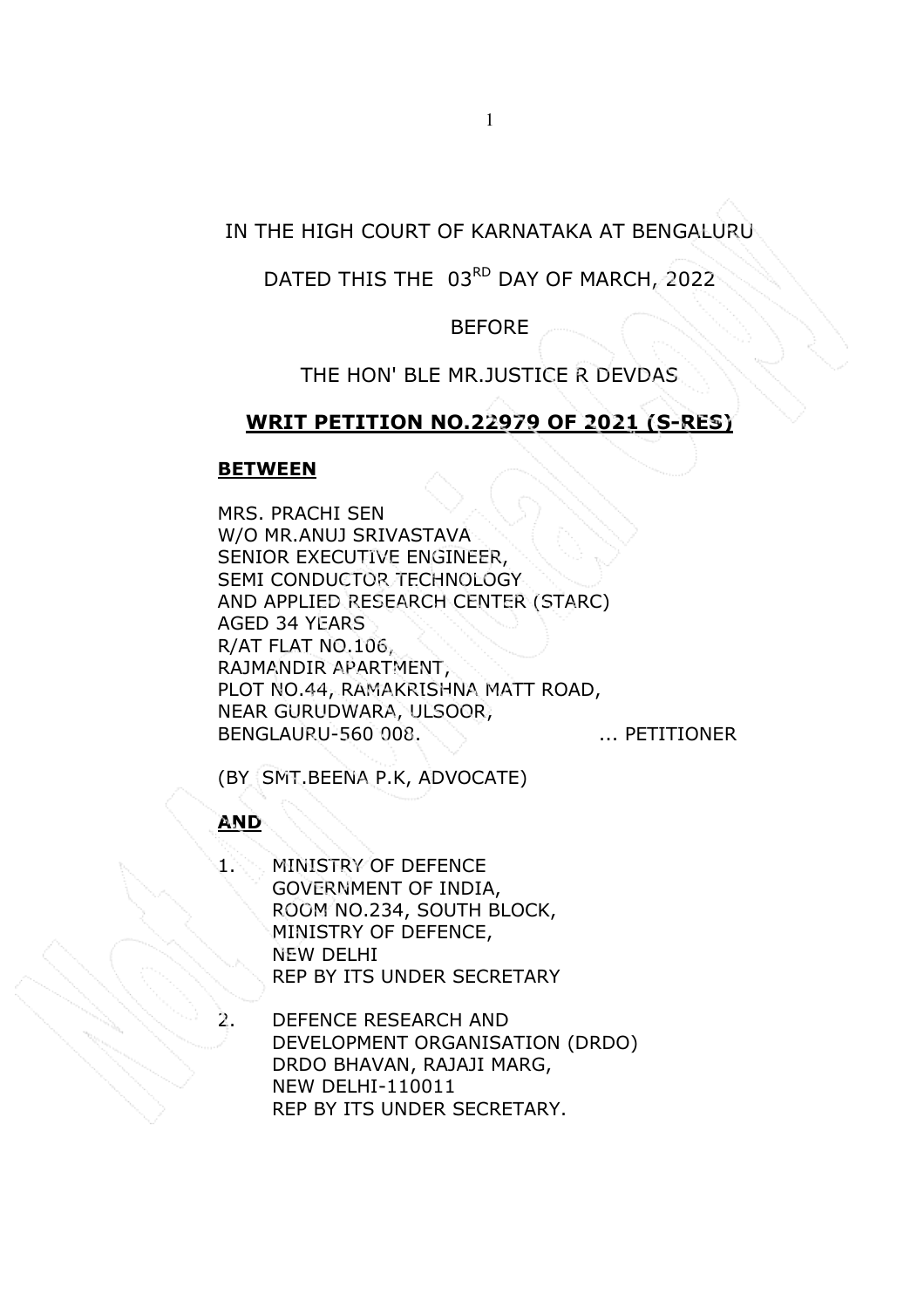3. SOCIETY FOR INTEGRATED CIRCUIT TECHNOLOGY AND APLIED RESEARCH (SITAR) DIVISION OF DEFENCE RESEARCH AND DEVELOPMENT ORGANISATION (DRDO) KRISHNARAJAPURAM ROAD, OPP. KP PURAM RAILWAY STATION, VIJINAPURA, DOORAVANI NAGAR, BENGALURU-560016 REP BY ITS CHAIRMAN (BOARD OF GOVERNANCE)

4. SEMI CONDUCTOR TECHNOLOGY AND APPLIED RESEARCH CENTER (STARC) UNIT OF SOCIETY FOR INTEGRATED CIRCUIT TECHNOLOGY AND APPLIED RESEARCH MINISTRY OF DEFENCE, GOVERNMENT OF INDIA VIJINAPURA ROAD, DOORAVANINAGAR POST, BENGLAURU-560016 REP BY ITS CHIEF EXECUTIVE OFFICER, PERSONEL AND ADMINISTRATION …RESPONDENTS

(BY SRI.H. JAYAKARA SHETTY, CGC FOR R1 TO R4)

THIS WRIT PETITION IS FILED UNDER ARTICLE 226 OF THE CONSTITUTION OF INDIA PRAYING TO QUASH THE ORDER DATED 07.08.2021 PRODUCED AS ANNEXURE-CC, AND THE SUBSEQUENT ANNEXURES, PRODUCED AS ANNEXURE-FF (LETTER DATED 10.11.2021 ISSUED BY THE R4 (LETTER DATED 27.11.2021 ISSUED BY THE R4) ISSUED BY THE RESPONDENTS DECLINING THE CHILD CARE LEAVE TO THE PETITIONER.

 THIS WRIT PETITION COMING ON FOR ORDERS, THIS DAY, THE COURT MADE THE FOLLOWING: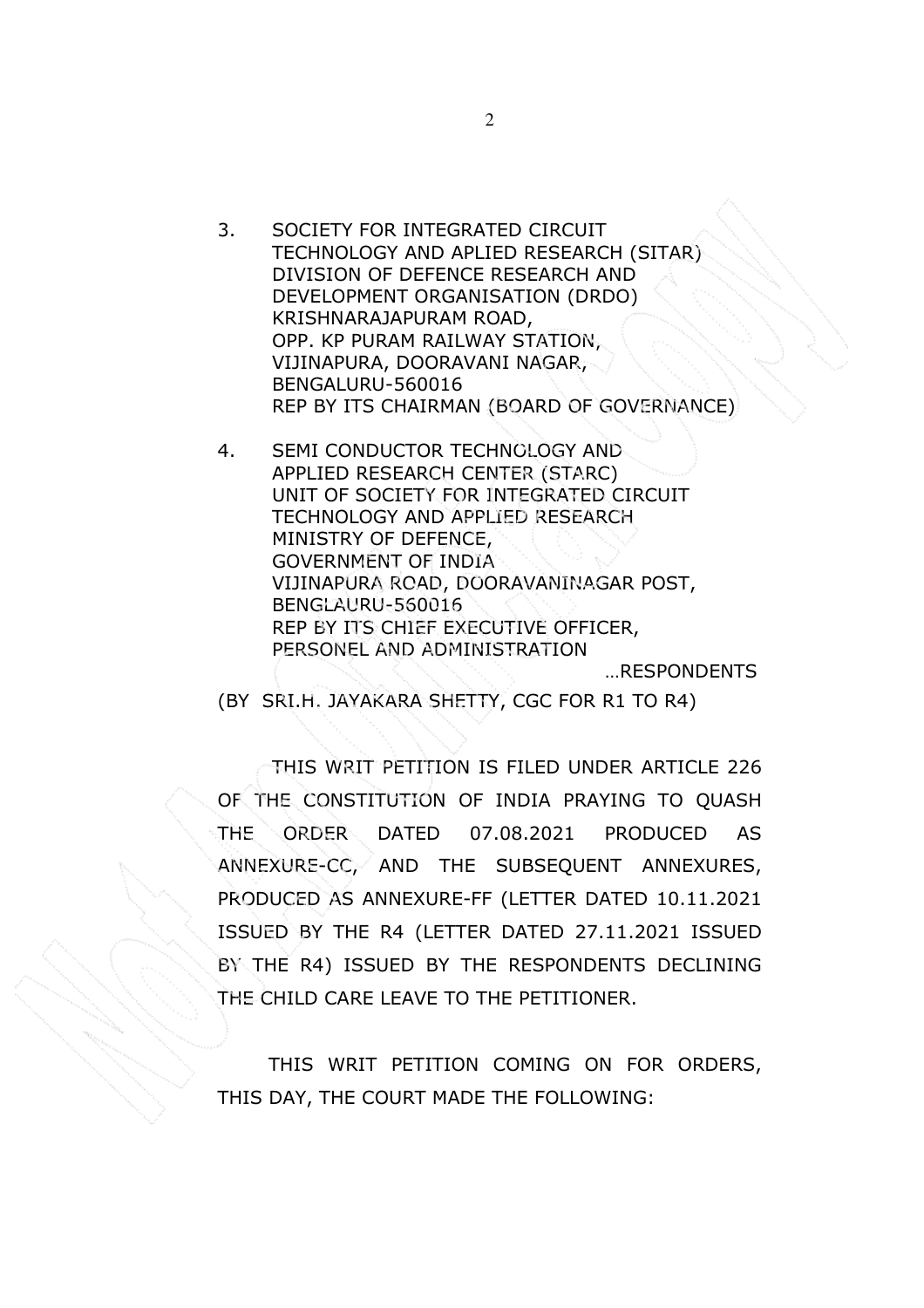#### **ORDER**

#### **R.DEVDAS J., (ORAL):**

The petitioner who is working as a Senior Executive Engineer at the fourth respondent-Semi Conductor Technology and Applied Research Centre, (for short 'STARC'), is before this Court aggrieved of the communication dated 07.08.2021 at Annexure 'CC', communication dated 27.11.2021 at Annexure 'GG' and is seeking directions to the fourth respondent to consider her representations dated 06.07.2021 and 12.07.2021 for sanction of Child Care Leave with retrospective effect and to regularize the petitioner's salary and to release the salary withheld from 24.05.2021. A prayer is also made seeking directions to the respondents to reimburse the medical bills furnished by the petitioner.

2. The petitioner delivered a baby girl on 19.08.2020. She has been on maternity leave from 19.08.2020 to 14.02.2021. The petitioner thereafter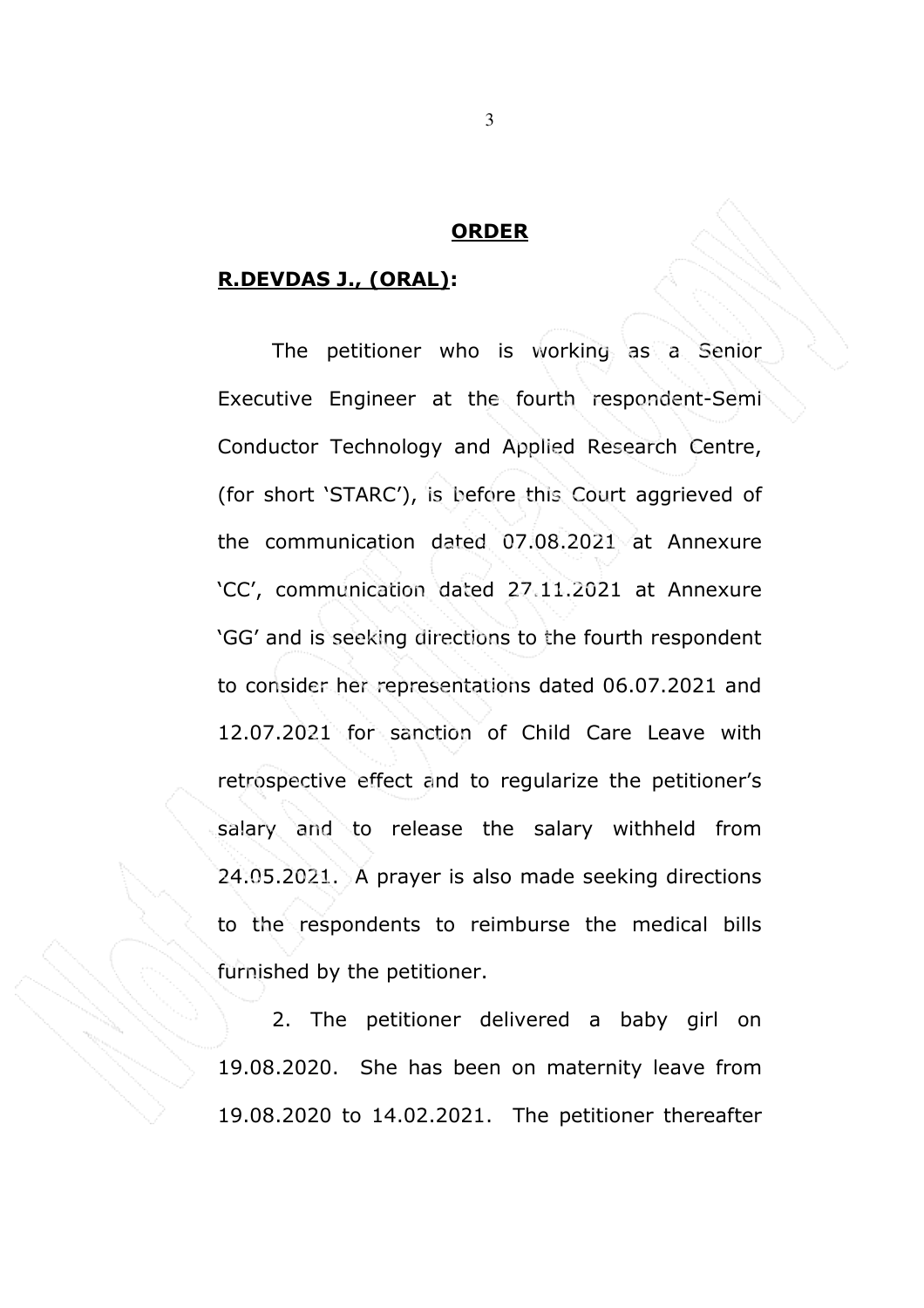availed personal leave from 15.02.2021 to 26.04.2021. However, it is the contention of the petitioner that during the second wave of COVID-19 and the lockdown announced by the Government of Karnataka, the petitioner was given the benefit along with other employees, to work from home during the lockdown period. The respondent-Organisation also does not deny the fact that the petitioner's attendance was regularized upto 23.05.2021. However, when the petitioner did not join duty after the sanctioned leave was exhausted, the impugned communication dated 07.08.2021 was issued to the petitioner stating that she was staying away from duty without sanction of leave and the overstay without sanction of leave would be treated as unauthorized absence. The petitioner was informed that she would not be entitled for leave salary for the unauthorized period of absence. The petitioner was also informed that disciplinary action could be initiated against her for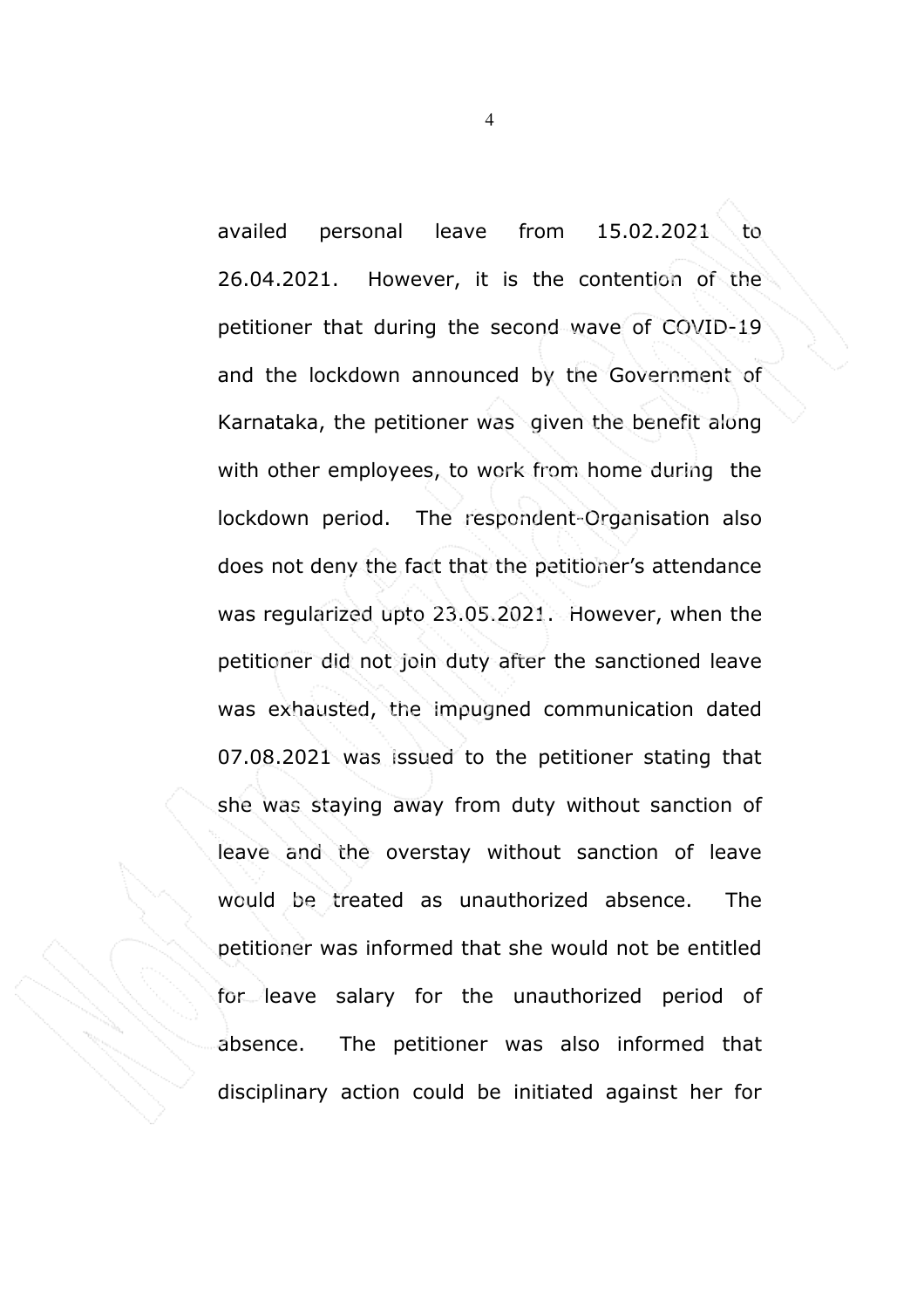willful absence from duty after expiry of leave period sanctioned by the Management.

3. The petitioner responded to the said communication while pointing out to the benefits that were required to be provided to a woman under maternity, in terms of the Maternity Benefit Act, 1961, and the two Official Memoranda dated 29.09.2008 and 06.05.2021 issued by the Ministry of Personnel, Public Grievances & Pensions (Department of Personnel and Training), Government of India, which provides for grant of child care leave to women employees having minor children below the age of 18 years. The petitioner had also approached the Central Administrative Tribunal at Bengaluru seeking similar relief. The fourth respondent thereafter sent one more communication dated 27.11.2021 noticing the fact that the application filed by the petitioner was dismissed as withdrawn, by order dated 16.11.2021. The petitioner was once again called upon to join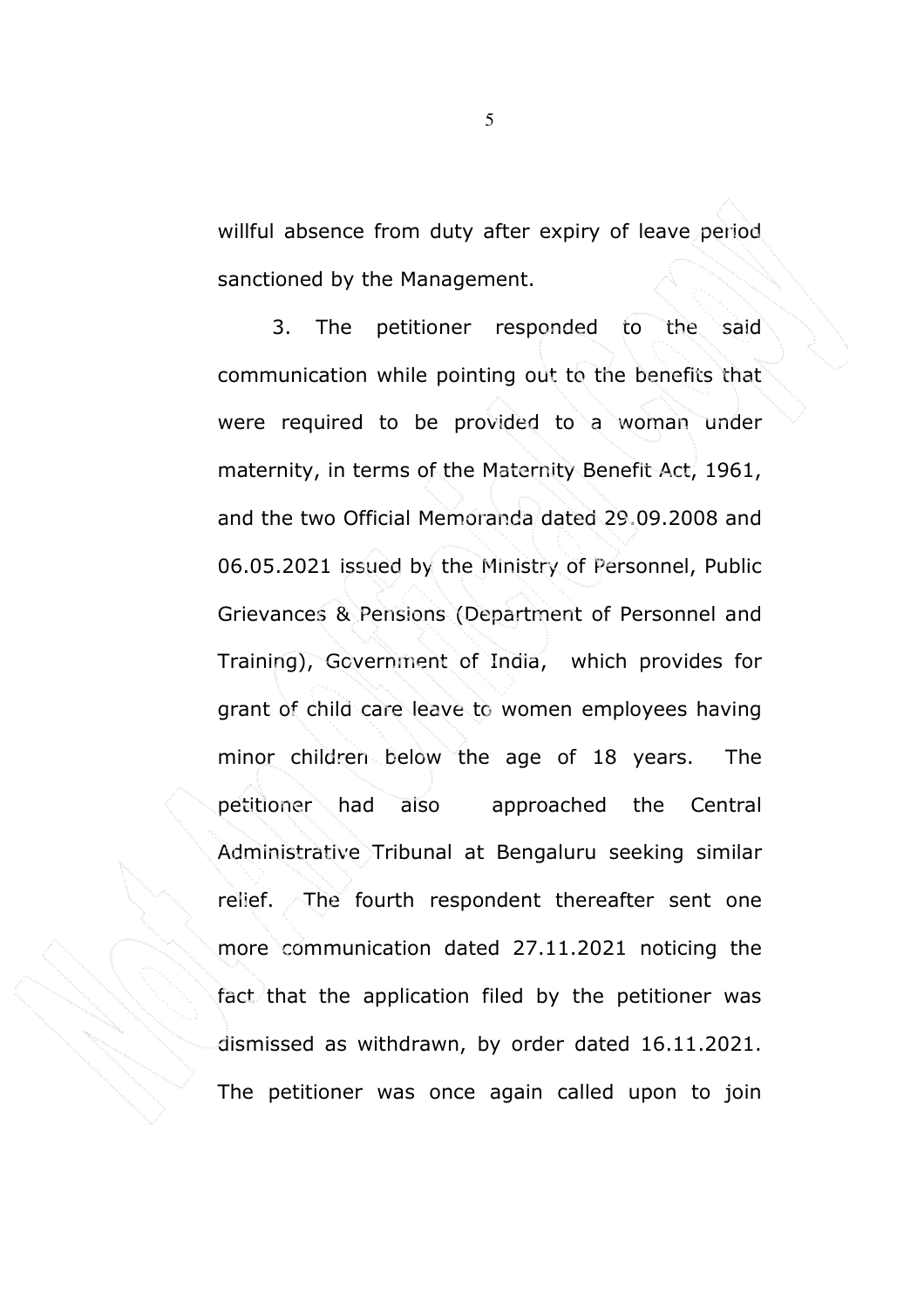duties immediately and regularize the absence from 24.05.2021. Nevertheless, the petitioner has filed the instant writ petition with the prayers as noticed hereinabove.

4. Learned Counsel for the petitioner submits that the provisions of the Maternity Benefit Act, 1961 (hereinafter referred to as the 'Act 1961' for short) is applicable to the petitioner who is an employee of the fourth respondent-Organisation which is a fully funded organization controlled by the Government of India. It is also contended that the fourth respondent does not dispute the fact that the leave benefits which are available to the employees of the Defence Research Development Organisation (DRDO for short) is also made applicable to the employees of the fourth respondent-Organisation. The learned Counsel would draw the attention of this Court to Section 5(5) of the Act 1961, to contend that that the petitioner should be allowed to carry on her work from home after availing

 $\overline{6}$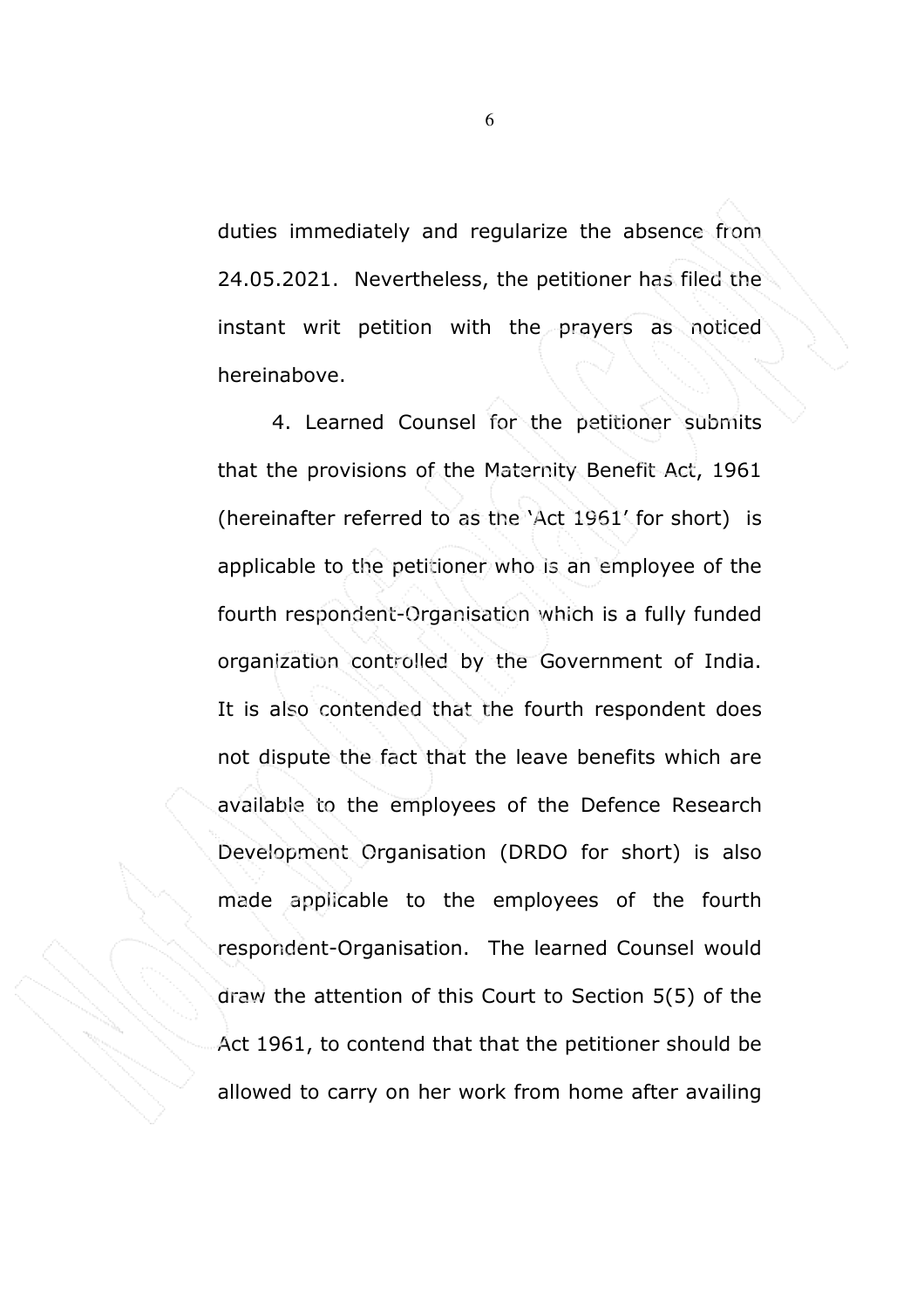the maternity benefit for the period as provided under the Act. The learned Counsel would further contend that notifications have been issued by the Central Government, directing all the Public Sector Undertakings, which include the respondent-Organisation, to ensure that as far as possible, provisions should be made to lactating mothers to work from home, in view of the prevalence of COVID-19 pandemic.

5. It is submitted that in terms of the directions issued by the Government of India, it is the duty of the respondent-Organisation to provide for Child Care Leave and to permit the petitioner to work from home, until it is declared by the Central Government/State Government that there is no need for its employees to work from home. The learned Counsel has sought to place reliance on a decision of the Central Administrative Tribunal, Principal Bench at New Delhi,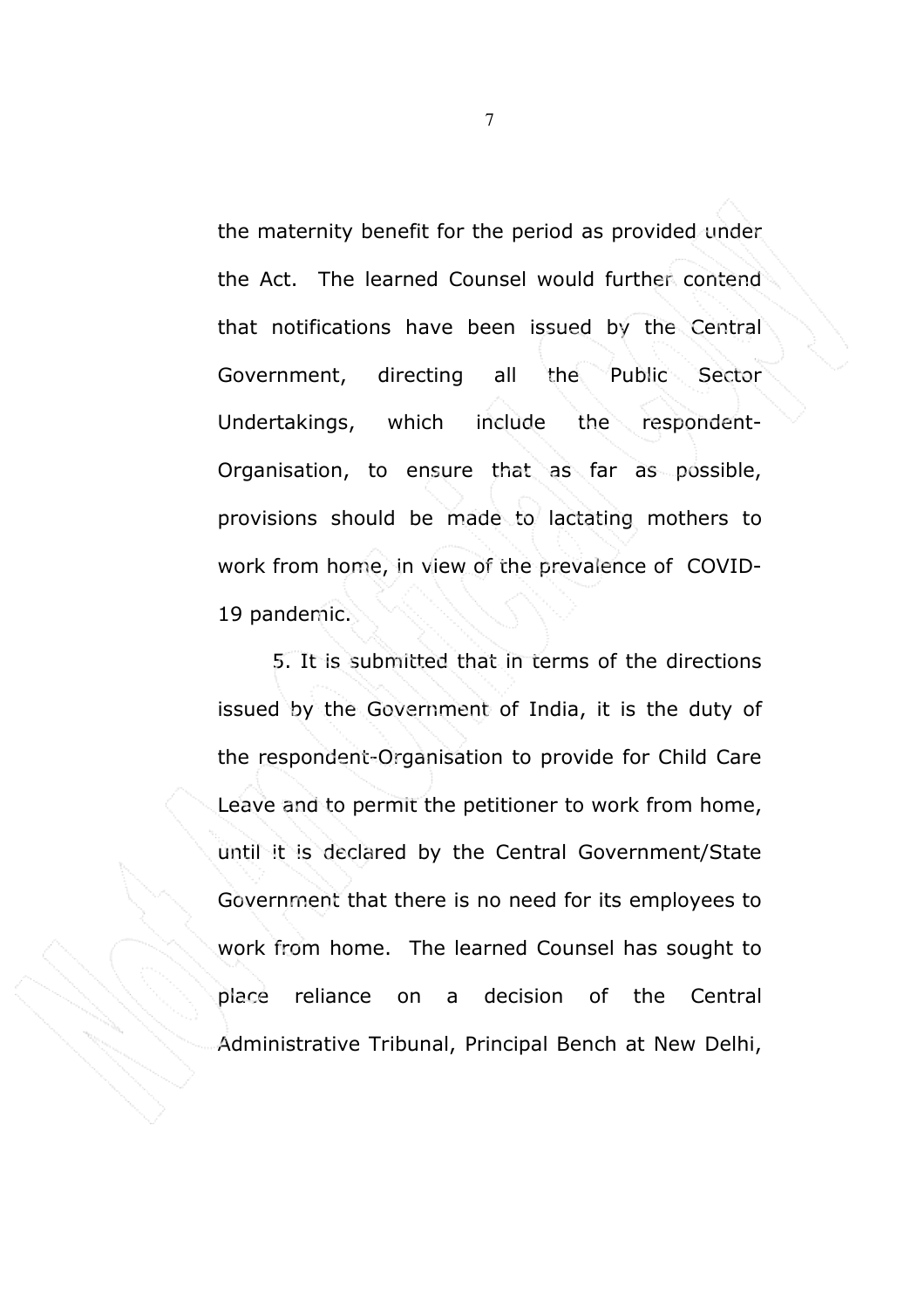# in the case of *Saphla Rani Vs. Chairman-cum-Managing Director, RITES Limited*.

6. Per contra, learned Counsel for the respondents would submit that the benefit of the Act 1961, as applicable to the respondent-Organisation has been granted to the petitioner. However, it is submitted that the third respondent is a Society registered under the Societies Registration Act and it is an autonomous body. The third respondent-Society has its own Rules and Regulations and HR policy in the matter of grant of maternity leave and other service benefits. It is also admitted by the respondents in the statement of objections that in the matter of leave and leave concessions, it has adopted the policy of the DRDO and is made applicable to its employees.

7. However, in respect of Child Care Leave, in a meeting of the 14<sup>th</sup> STARC Employees Meet held on 31.03.2018, the fourth respondent has considered the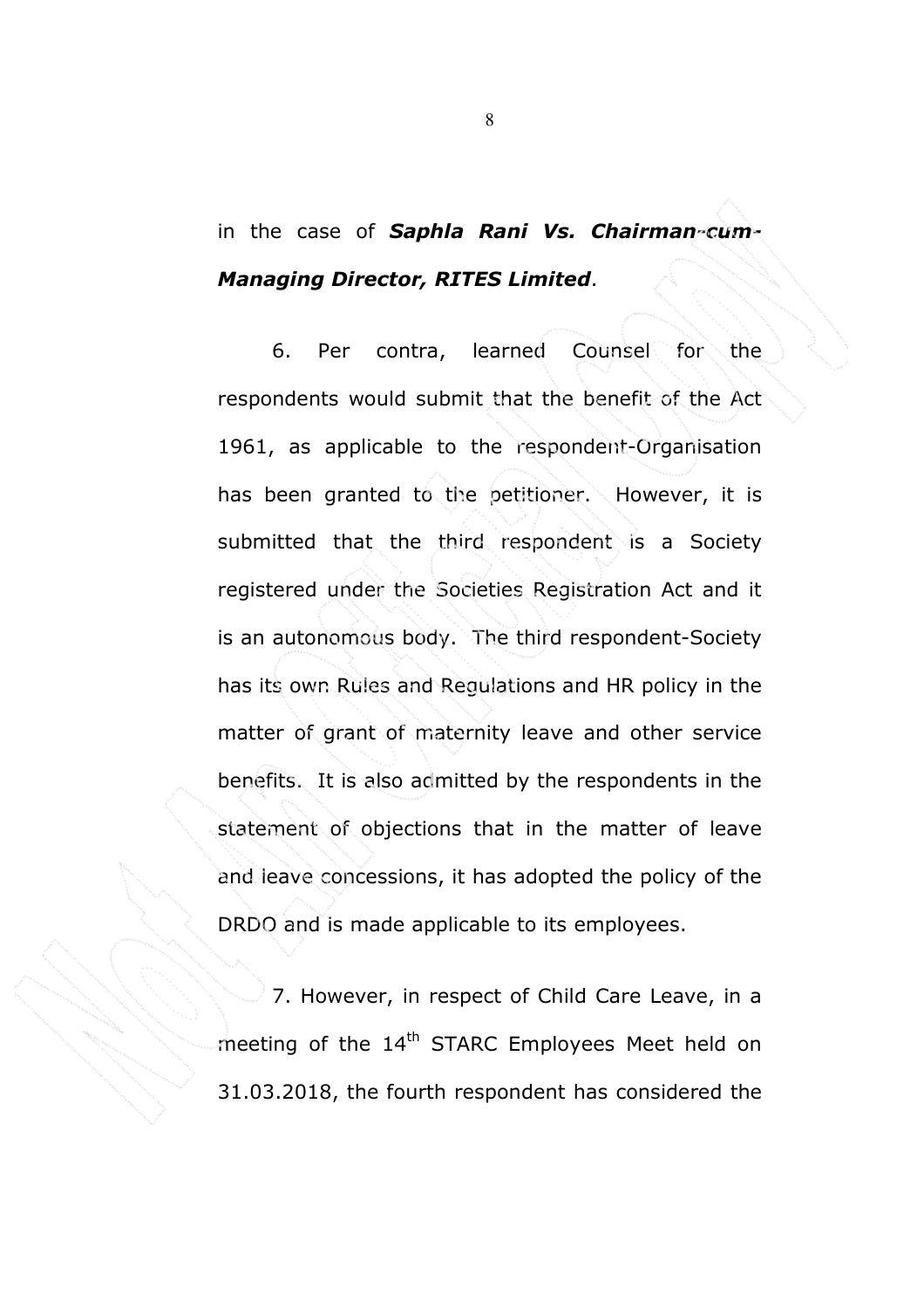request made by its employees, especially in respect of female employees who sought additional benefits in the form of various policies like child care leave, flexible timings etc; considering the fact that work from home may not be possible at few instances, parenting issues inherited due to lack of such policies should be taken seriously. It was decided that providing crèche and Day Care facilities as per Maternity Benefit Act, 2017, was an option. However, it was specifically decided that creation of crèche and Day Care facility was not advisable within the premises due to sensitive and risk involved processes, usage of chemicals and toxic gases. Nevertheless, it was also decided that if some of the employees are interested, then the matter can be taken up with The Centre For Artificial Intelligence And Robotics for availing Crèche facilities.

8. During the course of the argument, when this Court probed the third respondent as to whether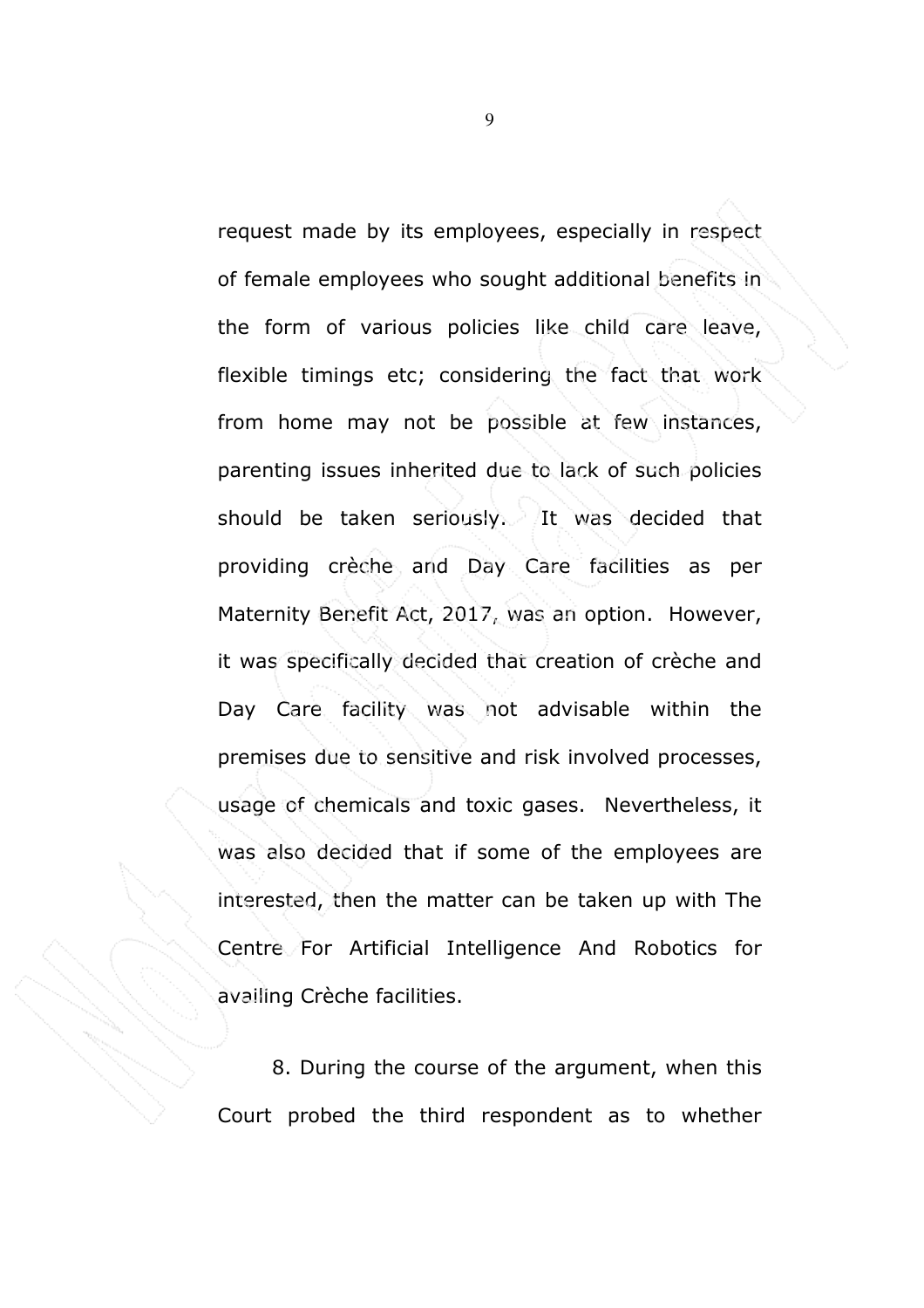crèche facilities were made available, information is given by the Deputy Manager-P & A on behalf of respondent-Organisation that consequent to the resolution passed on 31.03.2018, no requests were made by the employees seeking establishment of crèche facility within the premises. Nevertheless it is stated that arrangement can be made at the adjacent ITI Complex which already has facilities such as crèche, Quarters, Hospital, Ambulance etc. The respondent-Organisation is already availing the other facilities such as Quarters, Hospital, Ambulance etc. from the ITI. Therefore, it is stated in the said communication that facility would be made for the petitioner's child to make use of the crèche facility which is available in the ITI premises. It is further stated that if the women employees of the respondent-Organisation are still seeking the establishment of a crèche in its premises, then appropriate financial sanction will have to be obtained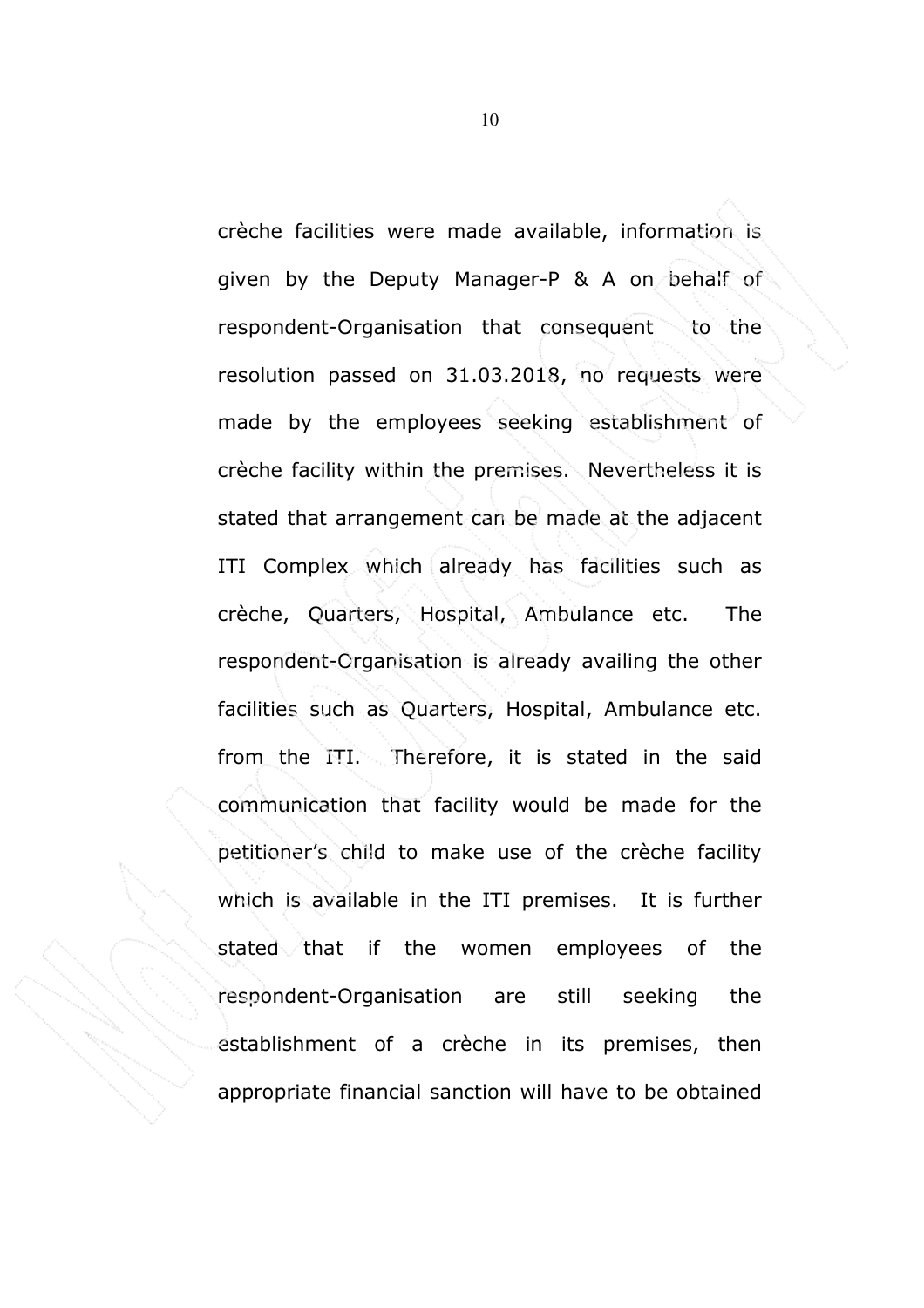from the competent authority for construction of the facility and as and when the finances are provided for, the facility will be provided.

9. Learned Counsel for the respondents has submitted that any rate, the respondent-Organisation cannot be equated to the Government of India and the facilities available to the Central Government employees, be it in the nature of providing maternity leave, Child Care Leave and other facilities cannot be automatically adopted to the respondent-Organisation. Learned Counsel would submit that material has been placed along with the statement of objections at Annexure 'R7' issued by the Department of Personnel & Training (DOPT), Government of India, answering the query as to whether women employees of Public Sector undertakings/bodies etc., are entitled to Child Care Leave, that the orders issued by the DOPT are not automatically applicable to the employees of Central Public Sector Undertakings/Autonomous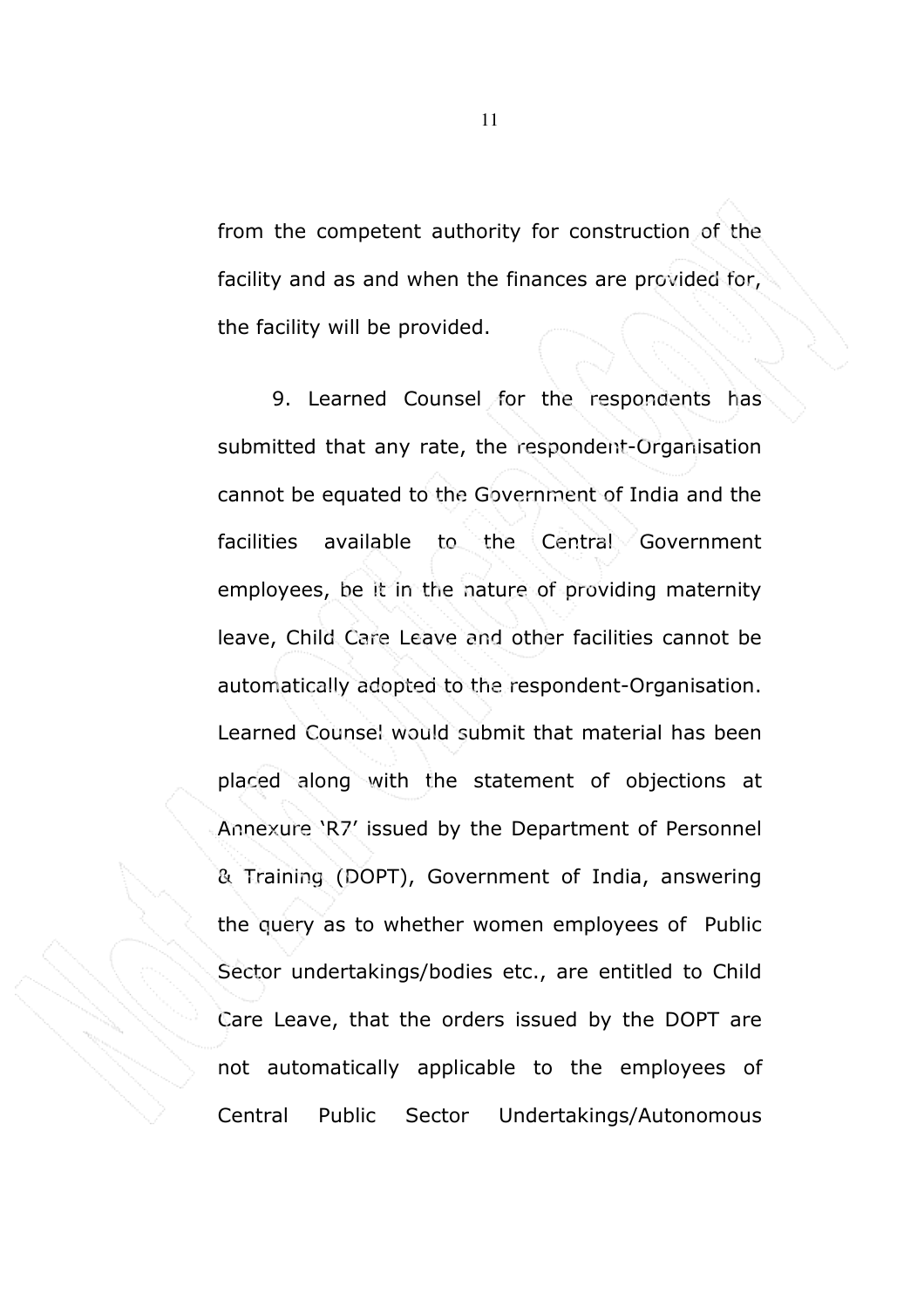Bodies, Banks etc. It has been made clear by the DOPT that it is for the PSUs/Autonomous Bodies to decide the applicability of the rules/instructions issued for the Central Government employees to their employees in consultation with their Administrative Ministries. Consequent to the instructions and communications made by the DOPT, a resolution has been passed by the Board of Governors of the third respondent-Society on 22.09.2021 regarding implementation of Child Care Leave in the units of the third respondent. It was resolved that the third respondent will not implement Child Care Leave for its employees at its Units and foundries which are involved in production and implementation, since such facilities would affect the production schedules and delivery timelines.

10. Heard the learned Counsel for the petitioner, learned Counsel for the respondents and perused the petition papers.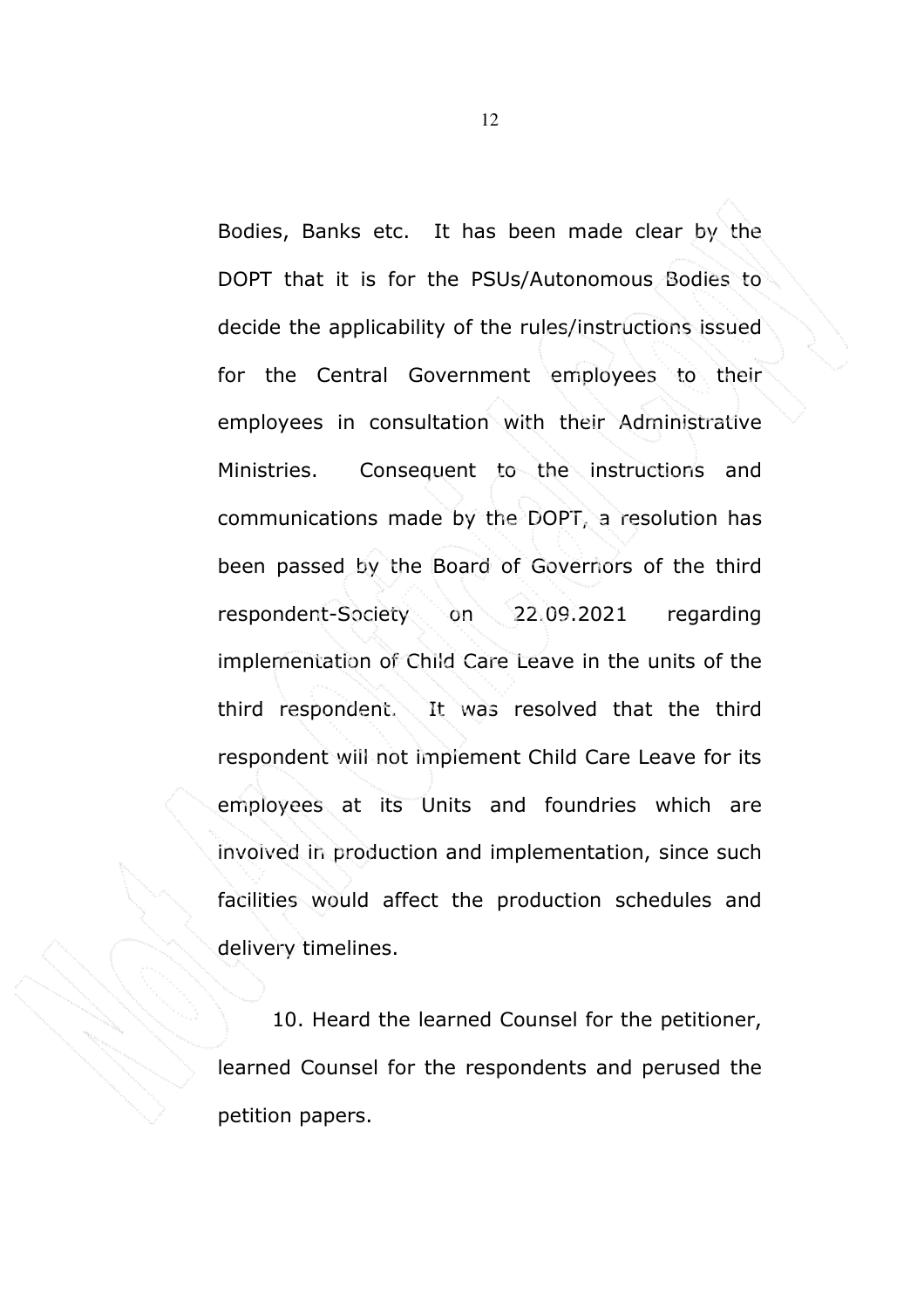11. The contentions of the petitioner in respect of grant of child Care Leave, proceeds on the footing that all the employees of STARC, just like the employees of the Government of India are eligible for the said facility. Though reference is made to Section 5(5) of the Act, 1961, it is evident from the said provision that maternity benefits such as work from home after availing the maternity benefit could be given only in case where the nature of work assigned to the women is such that it is possible for her to work from home. In this regard, a specific decision is taken by the fourth respondent-Organisation in its meeting held along with its employees on 31.03.2018, at Annexure 'R9', paragraph-26 that the premises of the fourth respondent-Organisation is sensitive and involved with risk due to usage of chemicals and toxic gases. The employees working with the fourth respondent-Organsiation are involved in research work which is both sensitive as well as complicated.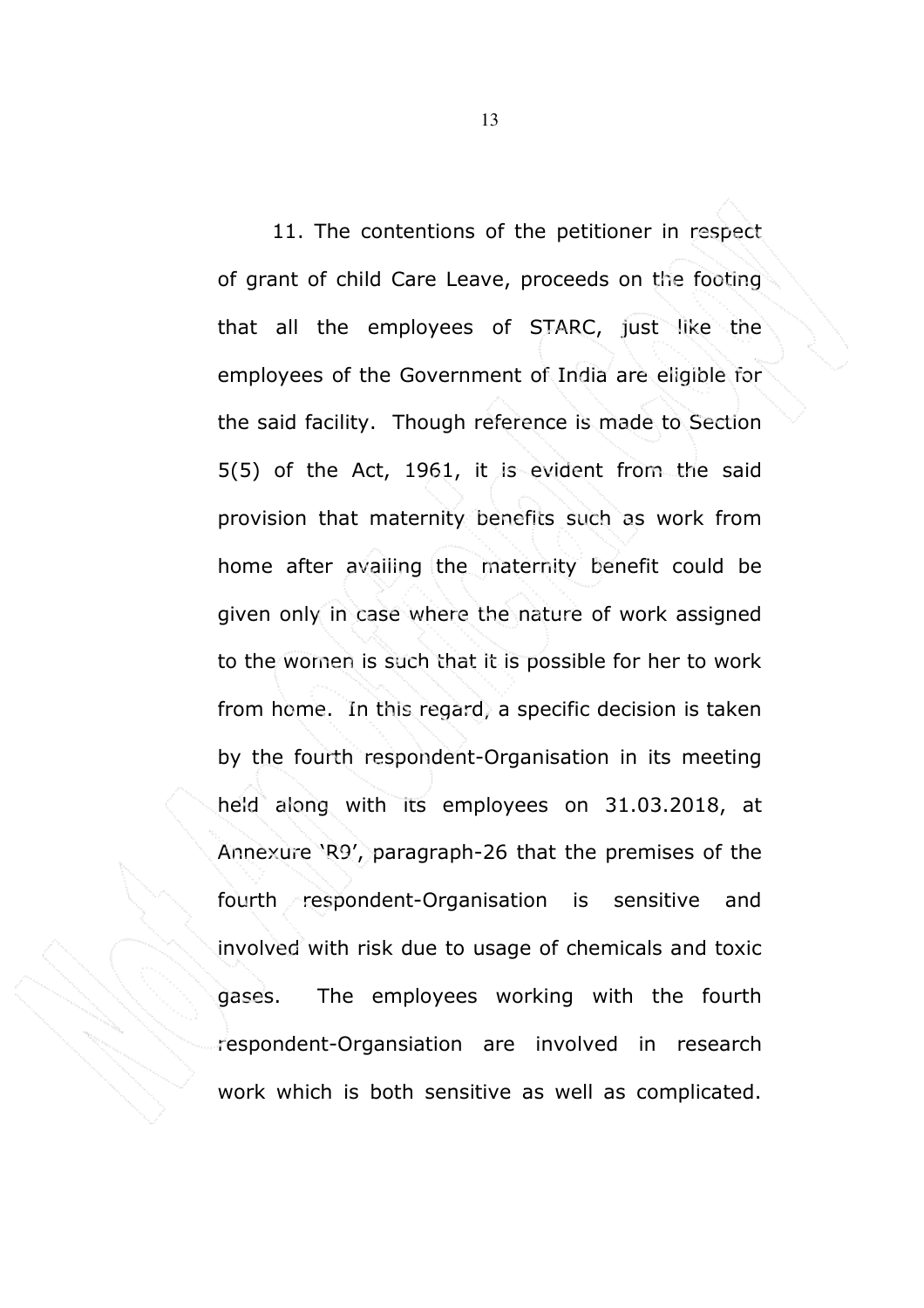Sensitive, in the nature of the work done, in the sense that the research is for the benefit of the Government of India which uses the facility in the defence fields and the research work will not be divulged to the public. This istelf would prove that the nature of work assigned to the petitioner cannot be carried on from home. The respondents are also on record, in their statement of objections, that even during the period of lockdown, the top officials from the cadre of Deputy managers have been functioning from the premises itself.

12. Insofar as the Child Care Leave, as rightly pointed out by the learned Counsel for the respondents, consequent to the Advisory given by the DOPT regarding applicability of the Child Care Leave facility available to the employees of the Central/Public Sector Undertakings/autonomous bodies that decisions may be taken by the PSUs/autonomous bodies in consultation with their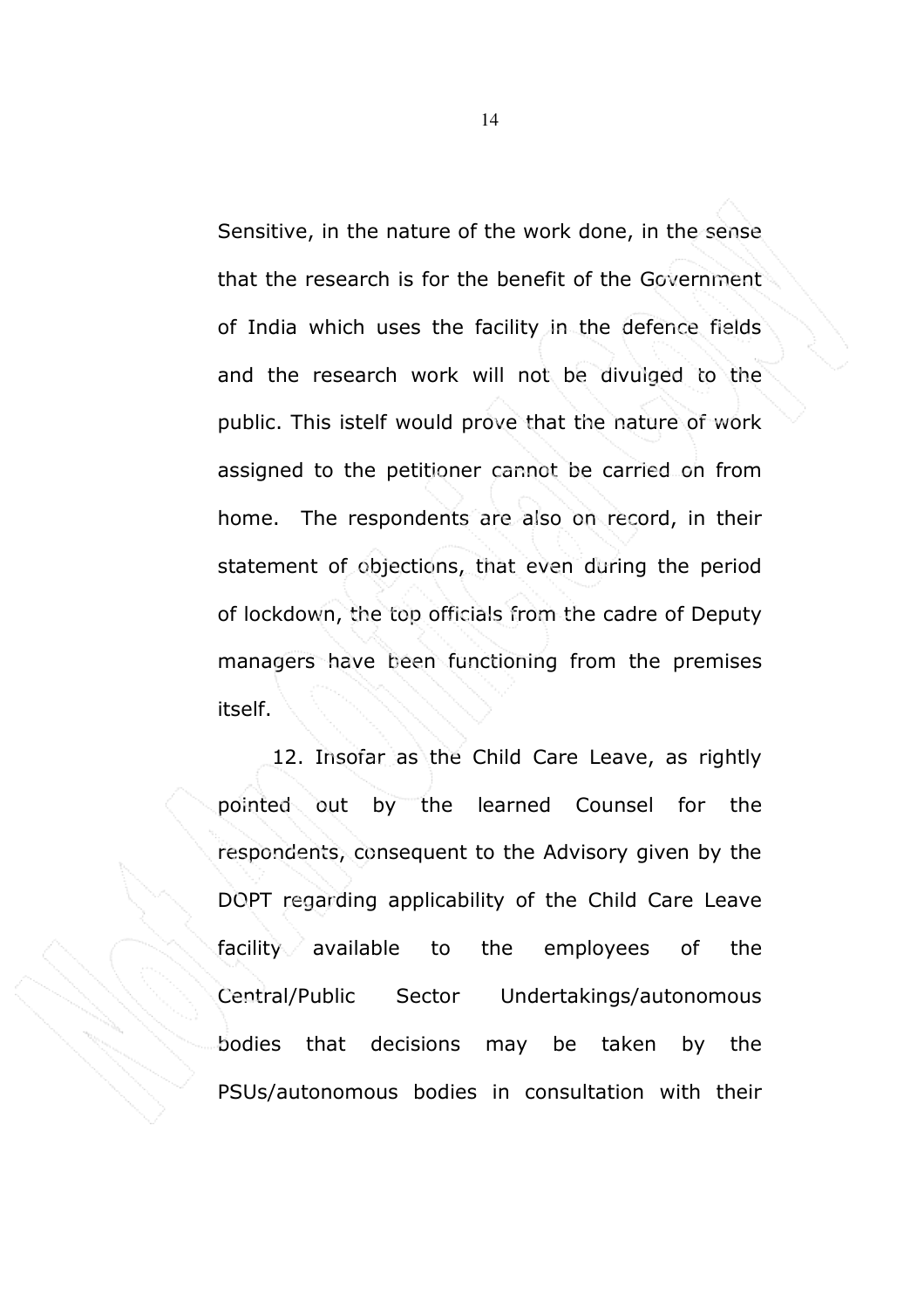Administrative Ministries, the Board of Governors of the third respondent-Society has specifically resolved on 22.09.2021 that they would not implement the Child Care Leave facility in the Organisation as it would affect the production schedules and delivery timelines.

13. It is therefore clear that the petitioner has not been able to point out to any specific provision of law or rules that would mandate the fourth respondent Organisation to grant child care leave facility as is available to the Central Government employees, to the employees of STARC.

14. Nevertheless, during the course of the proceedings, this Court has noticed that by the impugned communications issued by the fourth respondent-Organisation to the petitioner, it has warned the petitioner about unauthorized absence and the consequence of willful disobedience. The petitioner has also been informed that she will be liable for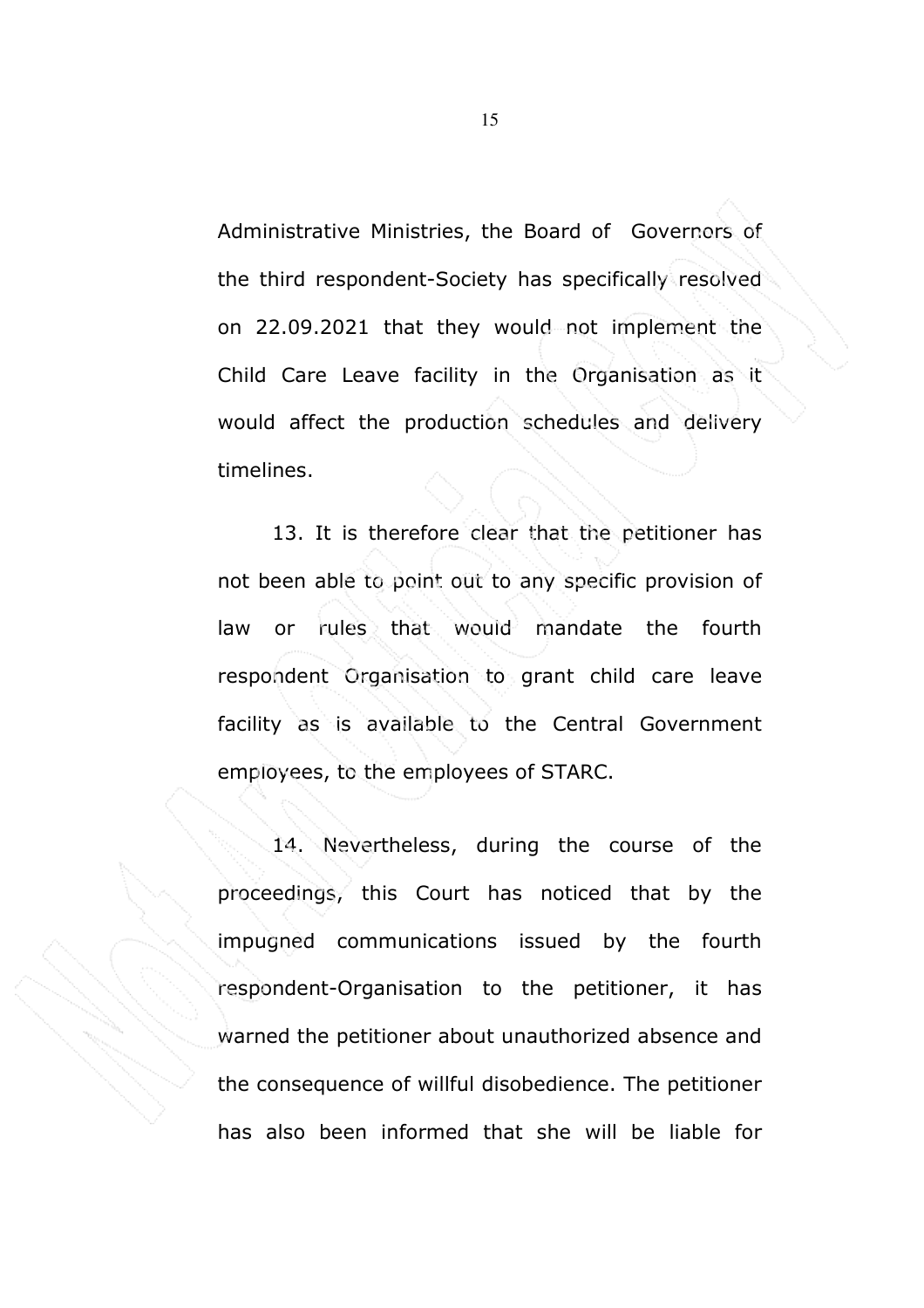recovery and remittance, in accordance with law. However, having regard to the peculiar facts and circumstances of this case where the petitioner has been on leave commencing from 19.08.2020 having exhausted the leave sanctioned in her account, this Court cannot lose sight of the fact that during the period of delivery and post delivery, there were two serious waves of COVID-19 pandemic, firstly, which commenced during the month of March 2020 and for prolonged period lockdown was announced by the State Government. The second wave of COVID-19 pandemic again commenced from April 2021. This Court would take judicial notice of the fact that there was a third wave in the month commenced from November-December 2021. Therefore, if the petitioner was unable to join duties, the fourth respondent-Organsiation is required to have sympathetic view towards the petitioner. During the course of the argument, the learned Counsel for the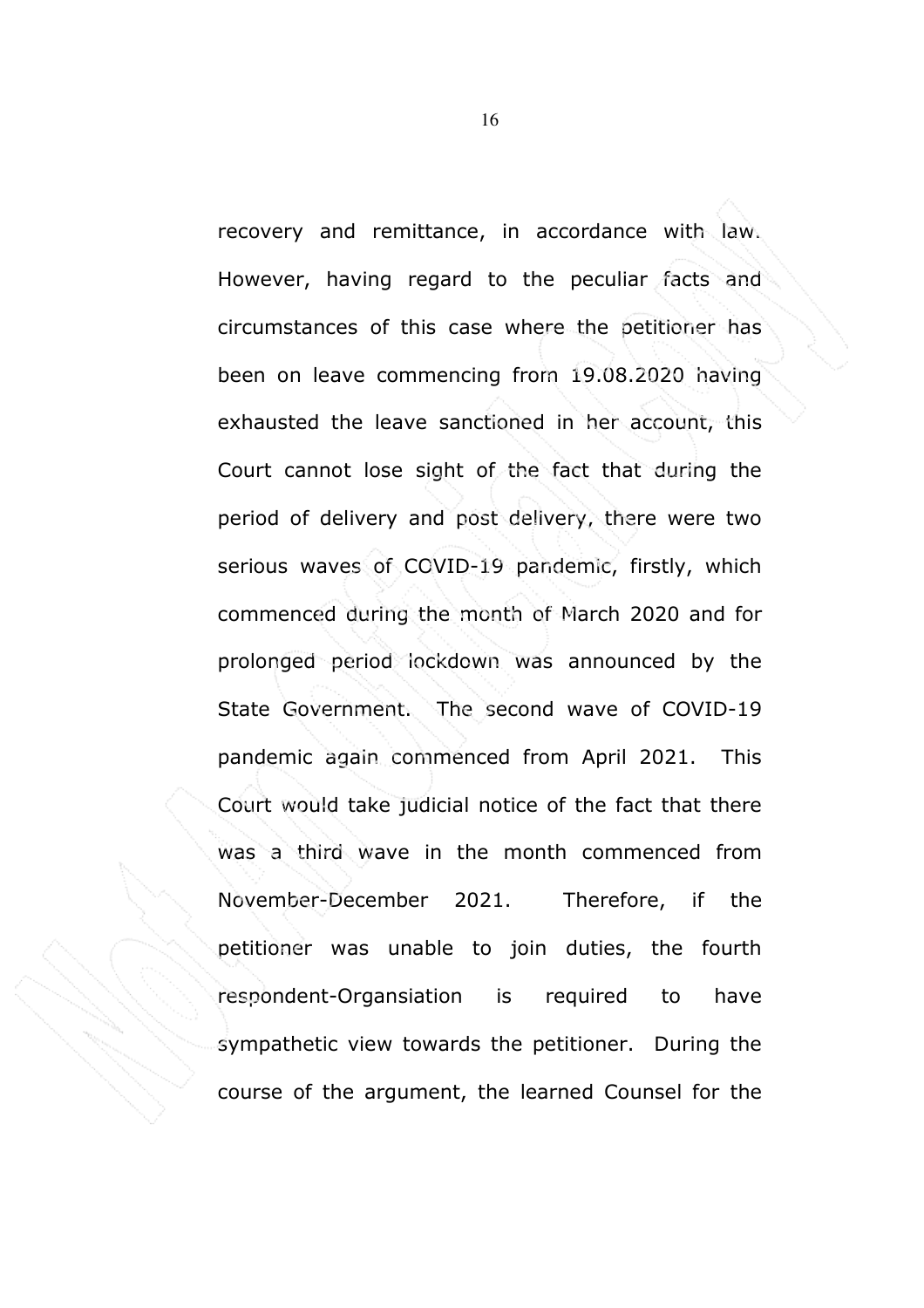petitioner has pleaded that the petitioner is ready and willing to join the duty, provided child care facility is provided to the new born.

15. The learned Counsel for the third respondent has made a statement along with a communication issued by the Deputy Manager on behalf of the respondent that crèche facility will be made available for the petitioner's child in the adjacent ITI premises.

16. Although it was pointed out by the learned Counsel for the fourth respondent that another woman of the organization who also took the benefit of Maternity leave almost similar to the petitioner, however, has joined duty from 02.04.2021, but this Court is of the considered opinion that in such cases, parity cannot be drawn. The difficulties of the mother may be different in each case and therefore, everything would depend on the facts and circumstances of each case.